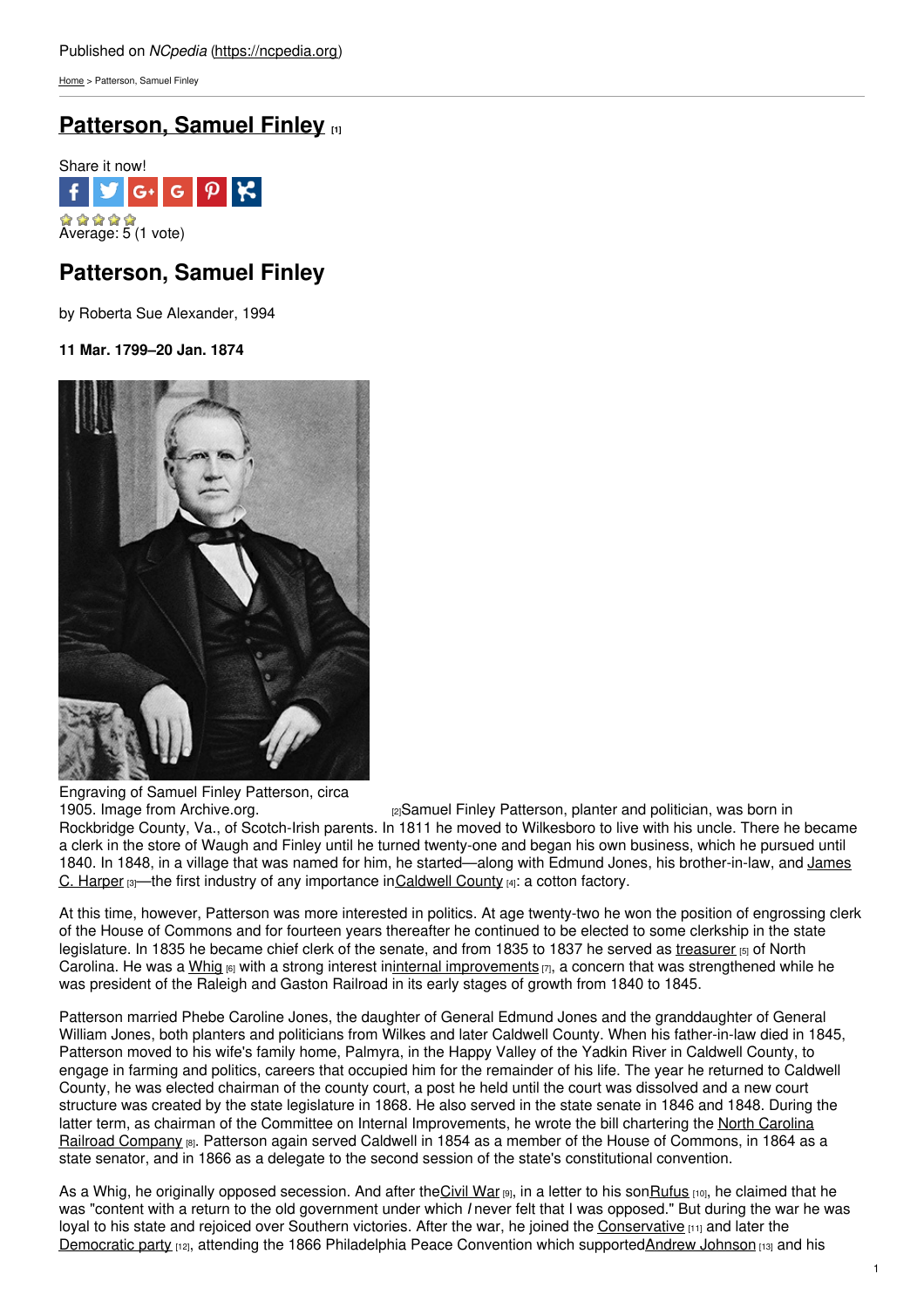policies as opposed to the **[Republicans](https://ncpedia.org/republican-party)** [14]. In 1868 he was nominated by the Democrats for the office of superintendent of public works but was defeated, as were the rest of his party's nominees. After that, he essentially retired from public life, returning to Palmyra.

Patterson also held several less important offices during his lifetime, including clerk of the superior court, justice of the peace, and, in 1839, Indian commissioner. He was also a brigadier general and later a major general in the state militia and thus became known as General Patterson. In addition, he served as a trustee of The [University](https://ncpedia.org/university-north-carolina-chapel-hi) of North Carolina [15]. In 1828 he became a junior grand warden of the Grand Lodge of [Masons](https://ncpedia.org/freemasons) [16] in North Carolina; in 1830 and 1831 he was deputy grand master and in 1833 and 1834 grand master. Patterson was active in the [Episcopal](https://ncpedia.org/religion/episcopal-church) church  $\mu_7$ , serving as a lay reader, warden, and vestryman for many years. In 1871 he attended the General Convention of the church in Baltimore as a lay delegate from the North Carolina Diocesan Convention.



Postcard of Palmyra, circa 1900-1915. Image from

the North Carolina [Museum](http://collections.ncdcr.gov/RediscoveryProficioPublicSearch/ShowItem.aspx?44555+) of History. **[18] Though entrenched in public life, Patterson also loved farming. He** constantly read and contributed to agricultural journals; at Palmyra, he introduced new seeds, improved implements, and experimented with better methods of cultivation. His home was a showplace in the county. He remodeled it in the 1850s, adding two wings, a dining room and pantries, and a large staircase. On the plantation he also had a blacksmith and carpenter shop, a shoe shop, and a loom room. Both of his sons became successful and prominent North Carolinians, [Rufus](https://ncpedia.org/biography/patterson-rufus-lenoir) L. [10], as a manufacturer and entrepreneur, and [Samuel](https://ncpedia.org/biography/patterson-samuel) L. [19], as a planter-politician and onetime commissioner of agriculture.

Patterson died at his home and was buried in the family cemetery in Caldwell County.

### **References:**

Nancy Alexander, *Here I Will Dwell* (1956).

Samuel A. Ashe, ed., *[Biographical](https://archive.org/stream/cu31924092215445#page/n467/mode/2up) History of North Carolina* [20], vol. 2 (1905 [portrait]).

Thomas Felix Hickerson, *Happy Valley* (1940).

Jones and [Patterson](http://www.lib.unc.edu/mss/inv/j/Jones_and_Patterson_Family.html) Family Papers [21] (Southern Historical Collection, University of North Carolina, Chapel Hill).

Patterson Papers (North Carolina State Archives, Raleigh).

John H. Wheeler, ed., *[Reminiscences](https://archive.org/stream/reminiscencesmemwhee#page/98/mode/2up/search/patterson) and Memoirs of North Carolina and Eminent North Carolinians*[22] (1884).

### **Additional Resources:**

Patterson, Mrs. Lindsay. "Palmyra in the Happy Valley"*North Carolina Booklet* 12, no. 2 (October 1912). 104-134. <http://digital.ncdcr.gov/u?/p249901coll37,14096> [23] (accessed January 30, 2013).

"John Legerwood Patterson." ilson, Leonard.*Makers of America: biographies of leading men of thought and action, the men who constitute the bone and sinew of American prosperity and life*, Volume 2. Washington, D.C.: B.F. Johnson, 1916. 283-290. <http://books.google.com/books?id=AP0RAAAAYAAJ&pg=PA283#v=onepage&q&f=false> [24] (accessed January 30, 2013).

### **Image Credits:**

E.G. Williams and Bro. "Samuel Finley Patterson." 328.*Biographical history of North Carolina from colonial times to the present.* Greensboro, N.C.: C. L. Van Noppen. 1905[.https://archive.org/stream/cu31924092215445#page/n467/mode/2up](https://archive.org/stream/cu31924092215445#page/n467/mode/2up) [20] (accessed January 30, 2013).

Asheville Postcard Co. "Postcard, Accession #: H.19XX.213.5 [18]." 1900-1915. North Carolina Museum of History.

**Subjects:** [Biographies](https://ncpedia.org/category/subjects/biography-term) [25] Military [personnel](https://ncpedia.org/category/subjects/soldiers) [26] [Planters](https://ncpedia.org/category/subjects/planters) [27] Public [officials](https://ncpedia.org/category/subjects/public-officials) [28]